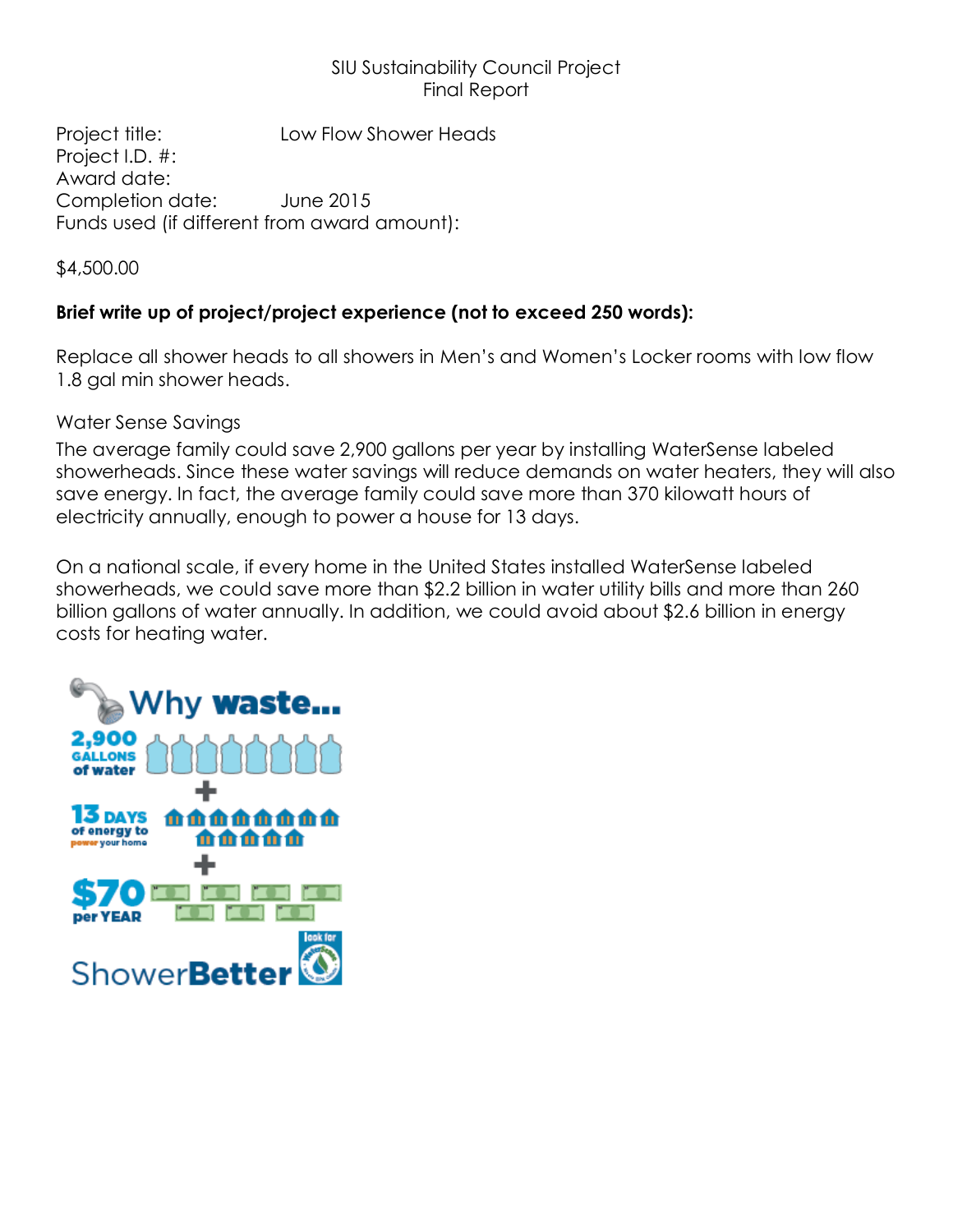### **Stainless Steel Construction**

*with Brushed Nickel or Chrome Finish*



Patented (U.S. patent #7,185,830) FCS™ Technology:

Without noise or temperature drops, a 1.5 gpm<sup>\*</sup> stream is transformed into a full coverage spray of rain-like droplets with just the right force for showering and rinsing hair.

### **Small carbon footprint:**

At about 2.5 inches long and 1 inch wide, this mighty mite uses less material and energy in its manufacture -- and it won't crowd a smaller shower area.

### **Non-plugging Design:**

No need for gimmicky "self-cleaning" features with the FCS™ Technology. Water passageways are so large that they do not plug and do not need cleaning.

### **Pressure-compensating Flow Control:**

Maintains constant 1.5 gpm\* flow at varying pressures.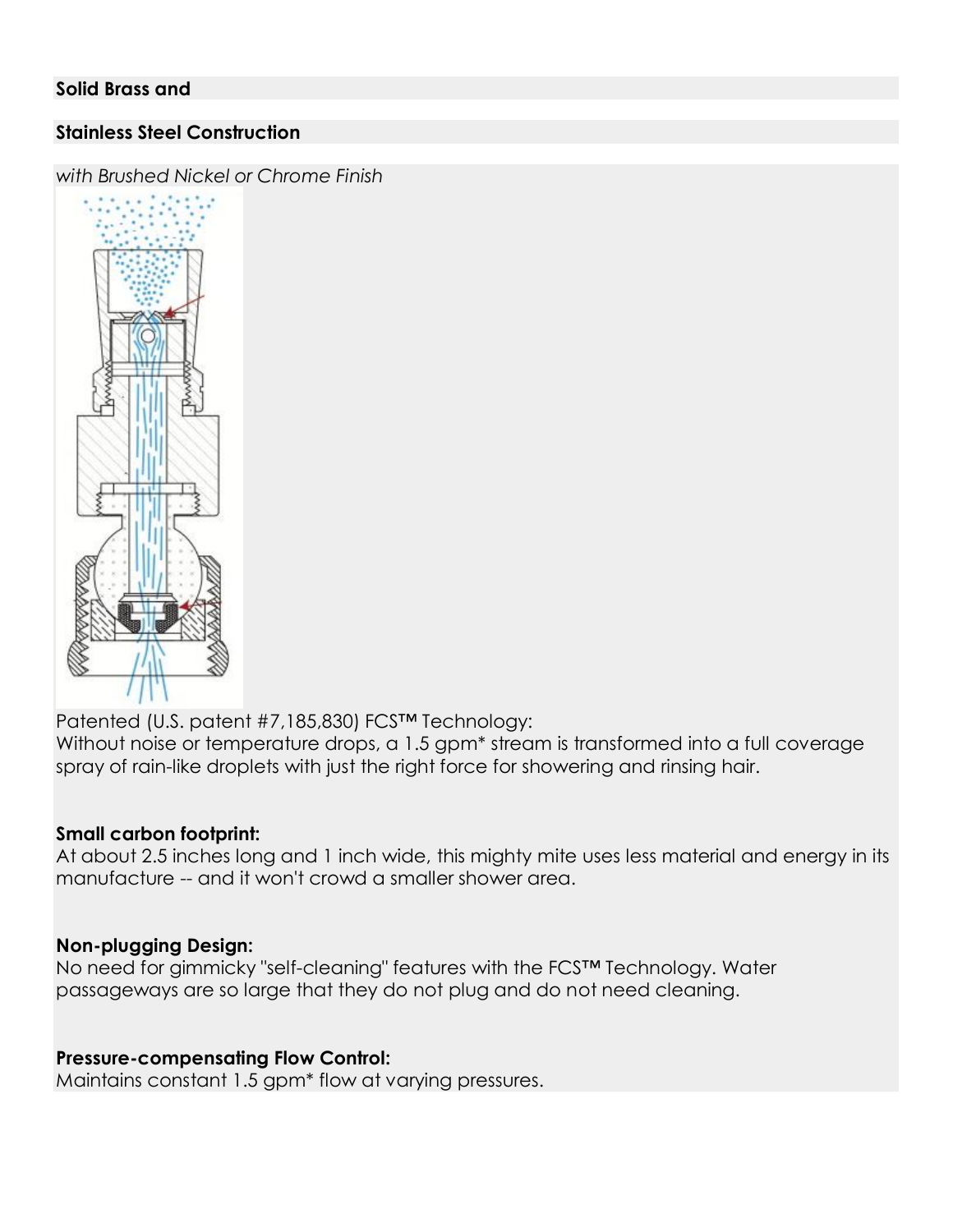



# **Performance Chart**

| Product:          | 1.5 GPM Showerhead |
|-------------------|--------------------|
| Manufacturer:     | David Malcolm      |
| Model:            | <b>FCS-100</b>     |
| <b>Test Date:</b> | 1/23/08            |

| Pressure<br>(PSI) | <b>Flow Rate (10 minutes)</b><br>(GPM) |
|-------------------|----------------------------------------|
| 30                | 1.34                                   |
| 40                | 1.47                                   |
| 50                | 1.52                                   |
| 60                | 1.55                                   |
| 70                | 1.55                                   |
| 80                | 1.53                                   |

## **Why Recreational Sports and Services Chose HighSierra Showerheads:**

Although the HighSierra Showerhead® flow is 40% less than traditional low flow showerheads, they are even less likely to **plug**. This is because the recently patented design creates a wide spray using a **single orifice** rather than many tiny orifices.

Incredibly, the **plugging problem** of low flow showerheads is not limited to the orifices alone. Nearly all of our competitors' models come equipped with the same **pressure regulator design** that directs water flowing into the showerhead through a narrow gap between a flattened 0-ring and a plastic ring (see Photo B below).

This gap will likely plug before the showerhead does. The HighSierra Showerhead® pressure regulator is **the only one in the industry** that regulates the flow of its showerheads using a time-tested single hole, conically shaped diaphragm with plenty of space for solids to pass through.

**The new HighSierra Showerheads® LLC** brand of 1.5 gpm<sup>\*</sup>, water-saving shower heads is the first in the world to completely discard the old-fashioned ways of producing a low flow shower. That is because the decades-old methods of creating sprays (namely using multiple orifices or injecting air) just do not work when flows are reduced to under 2 gpm.

**HighSierra Showerheads®** utilize a new green technology (FCS™) that produces a luxuriousfeeling spray from only 1.5 gpm\* without plugging, making noise, or creating temperature drops. It is truly an amazing shower experience.

\* Accuracy of flow rate is ± 10% between 30 psi and 80 psi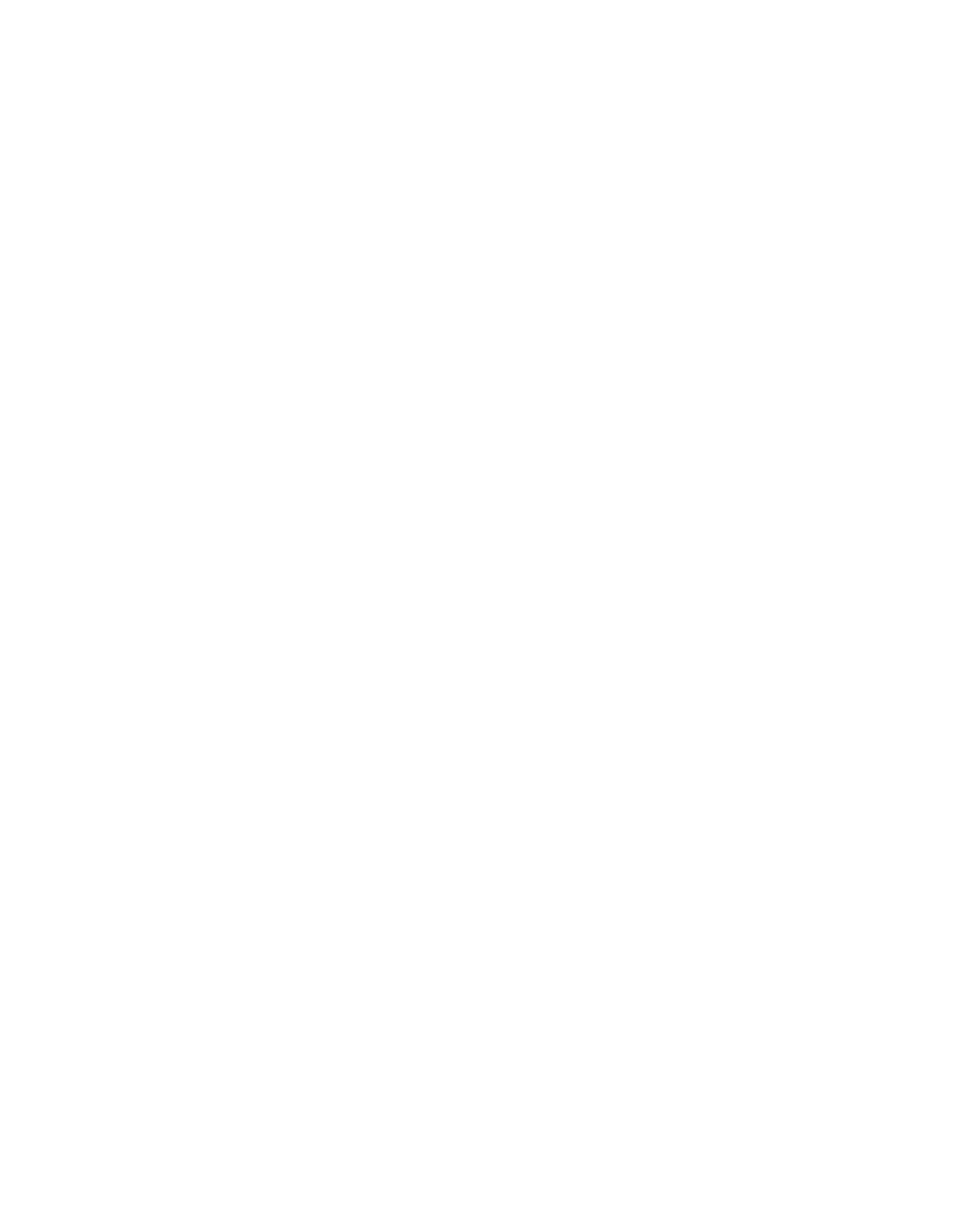### **How do you define sustainability?**

To endure, we as a society must transform our markets – both how we produce and consume, and the very ways in which we define and measure value and progress

#### **Has this changed over the course of your project? If so, how**? No

### **What do you see as the next step for the project?**

More education to our patrons and students on Water Sustainability!!!

Water–Efficient Showerheads



Showering is one of the leading ways we use water in the home, accounting for nearly 17 percent of residential indoor water use—for the average family, that adds up to nearly 40 gallons per day. That's nearly 1.2 trillion gallons of water used in the United States annually just for showering, or enough to supply the water needs of New York and New Jersey for a year! By retrofitting your [showerheads](http://www.epa.gov/WaterSense/product_search.html?Category=4) with WaterSense labeled models, you can save a considerable amount of this water.

### Shower with Power

Did you know that standard showerheads use 2.5 gallons of water per minute (gpm)? Water– saving showerheads that earn the [WaterSense labelm](http://www.epa.gov/WaterSense/about_us/watersense_label.html)ust demonstrate that they use no more than 2.0 gpm. The WaterSense label also ensures that these products provide a satisfactory shower that is equal to or better than conventional showerheads on the market. EPA worked with a variety of stakeholders—including consumers who tested various showerheads—to develop criteria for water coverage and spray intensity. All products bearing the [WaterSense](http://www.epa.gov/WaterSense/about_us/watersense_label.html)  [label](http://www.epa.gov/WaterSense/about_us/watersense_label.html)—including water–efficient showerheads—must be independently certified to ensure they meet EPA water efficiency and

Optional: Do you have any suggestions for the SIU Sustainability Council to improve the Green Fund award process?

\*Attach a minimum of five images – these will be used to promote interest in Sustainability Council projects. These can be photographs of the progress of the project, the completed project, or promotional materials.\*